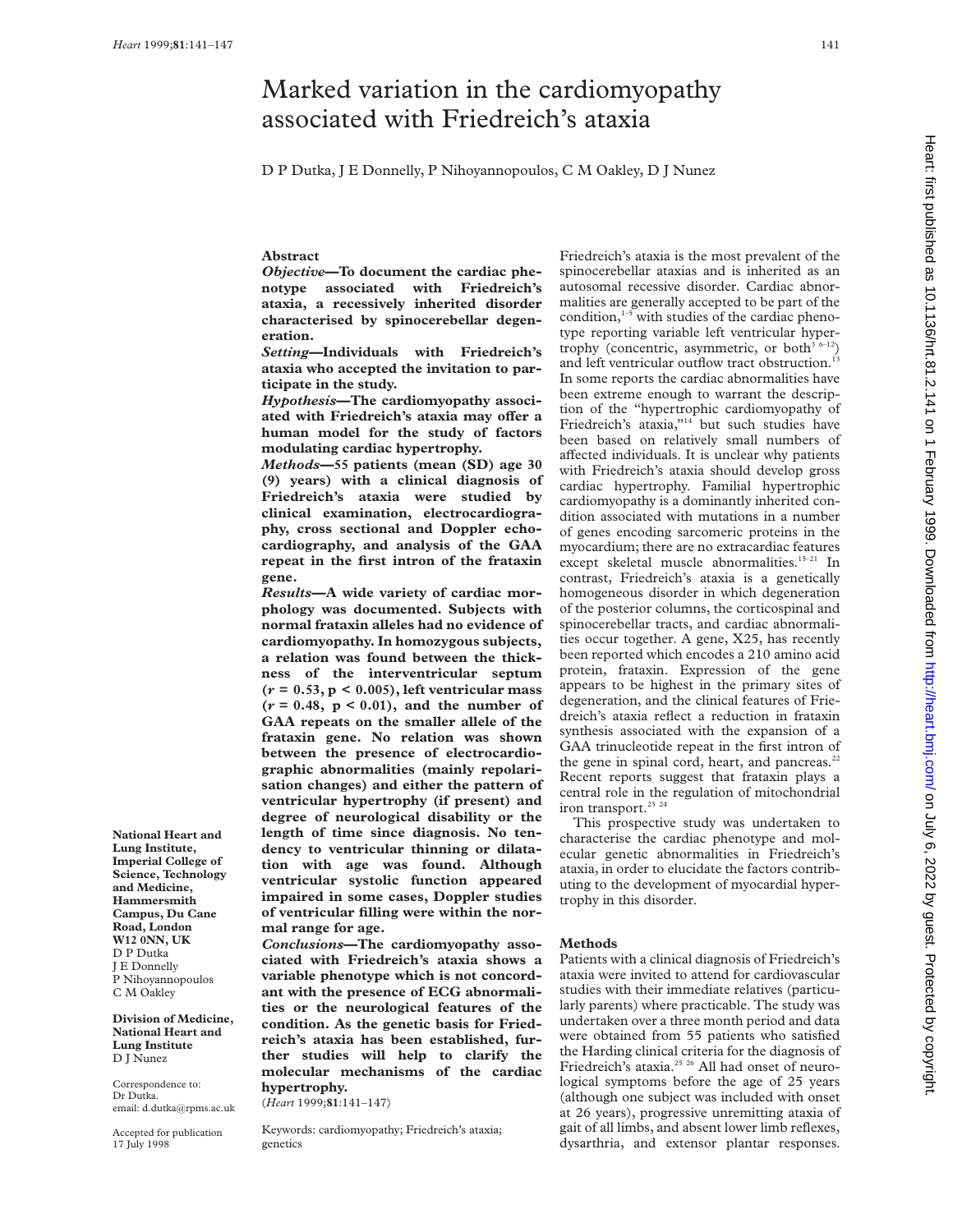*Table 1 Demographic features of the 55 subjects (25 male, 30 female): entire group of ataxic subjects*

|                                                 | Mean (SD)  | Range    |
|-------------------------------------------------|------------|----------|
| Age (years)                                     | 30.5(9.3)  | 13 to 54 |
| Age of onset of neurological disability (years) | 12.5(5.4)  | 3 to 26  |
| Age at diagnosis (years)                        | 15.5(6.0)  | 6 to 30  |
| Duration (years)                                | 18.3(10.6) | 5 to 36  |
| Age at which confined to wheelchair (years)     | 18.8(6.5)  | 8 to 35  |

*Table 2 Demographic features of the 55 subjects, classified by presence of GAA expansion*

|                                                 | Homozygous for GAA<br>expansion | Normal allele |
|-------------------------------------------------|---------------------------------|---------------|
| Number                                          | 45                              | 10            |
| Age (years)                                     | 30(7)                           | 38(6)         |
| Age of onset of neurological disability (years) | 12(5)                           | 16(9)         |
| Age at diagnosis (years)                        | 16(6)                           | 19(10)        |
| Duration (years)                                | 17(10)                          | 23(11)        |
| Age at which confined to wheelchair (years)     | 19(6)                           | 20(7)         |

Values are mean (SD). No significant differences were found between the groups.

The diagnosis had previously been confirmed by an experienced neurologist (the late professor A Harding) following nerve conduction studies in all but two cases. The mean (SD) age of onset of initial symptoms (usually ataxia on running) was 12 (5) years (range 3–26), with a mean duration of neurological symptoms of 17 (8) years at the time of the study. Thirty eight (70%) were confined to a wheelchair (20 were totally unable to stand), and 84% were heavily dependent on others for the activities of daily living.

Standard 12 lead ECGs were recorded in the recumbent position. The echocardiographic studies were all performed by one operator (JED) using an Acuson 128 XP10 scanner. The echocardiogram was recorded in a conventional manner with occasional modification of the transducer site on the chest wall to optimise image quality in four subjects with uncorrected kyphoscoliosis which precluded satisfactory imaging from the conventional parasternal window. Measurements were made from the M mode recordings according to the standards of the American Society of Echocardiography and analysis was performed using the software programs of the scanner.

Doppler studies were performed using pulsed ultrasound waveforms generated from either the 2.5 or the 3.5 MHz transducer. For studies of left ventricular filling, the sample volume was placed in the left ventricle approximately 1 cm above the mitral valve annulus and the position optimised to ensure that the maximum diastolic flow velocities were recorded. The left ventricular outflow tract (LVOT) studies were recorded with the sample volume just below the aortic valve. Peak aortic velocities were recorded using continuous wave Doppler across the aortic valve. The variables measured were the peak aortic and LVOT velocities, the velocity time integral, maximun acceleration, and time to peak velocity of the aortic, LVOT, and transmitral flow. The diastolic waveform of left ventricular filling was also used to calculate the early peak flow velocity (E), the peak late (atrial) diastolic flow velocity (A), the E/A ratio, the deceleration time of early diastolic filling, and the isovolumetric relaxation time. The measurements

were made from four consecutive cardiac cycles and the results averaged. All the recordings were made by one operator using the online facility of the scanner.

# ANALYSIS OF THE GAA REPEAT

Long range polymerisation chain reaction (PCR) techniques were employed to amplify the fragment of DNA incorporating the GAA triplet repeat. DNA was extracted from blood leucocytes and size of the GAA triplet repeat assessed using the amplifiers 5'-GGGATTGG TTGCCAGTGCTTAAAAGTTAG-3' and 5'- GATCTAAGGACCATCATCATGGCCACA CTTGCC-3' to generate a product of 457 base pairs plus the number of base pairs comprising the GAA expansion. The ELONGASE enzyme mix (Taq and pyrococcus species polymerases, GibcoBRL, Paisley, UK) was used for amplification (35 cycles; 94°C for 30 seconds, 60°C for 30 seconds, and 68°C for 120 seconds). The PCR products were separated by electrophoresis through a 1% agarose gel. The results were confirmed using the Expand high fidelity PCR system (Taq and Pwo polymerases, Boehringer Mannheim, Lewes, UK) using 10 cycles of 94°C for 15 seconds, 60°C for 30 seconds, and 68°C for 120 seconds, followed by 25 cycles where the 68°C step was lengthened by 20 seconds/cycle. The PCR products were transferred to Hybond N+ and the size of the GAA expansion confirmed by hybridisation with 100 ng of a  $(GAA)_{10}$  oligonucleotide end labelled with 1  $\mu$ l of  $[\gamma^{32}P]$  ATP (5000 Ci/mmol; Amersham, UK).

# STATISTICAL METHODS

The results were analysed using Student's *t* tests with the Bonferroni correction to take account of multiple comparisons. Trends were assessed by linear rank correlation and the results are presented as mean (SD) unless otherwise indicated. The significance level,  $\alpha$ , was set at 0.05.

# **Results**

The demographic features of the study patients are given in tables 1and 2. Breathlessness on exertion was reported by 10 subjects, eight of whom were not confined to a wheelchair. Palpitations were reported in eight subjects and three had been prescribed a  $\beta$  blocker for intermittent use. In one individual a diagnosis of cardiomyopathy had been made by a physician with an interest in cardiology following echocardiography at the local district general hospital and treatment included an angiotensin converting enzyme (ACE) inhibitor. Clinical examination of the heart was normal in all except four patients, one with an ejection systolic murmur at the left sternal margin (and a peak velocity in the left ventricular outflow tract of 1.8 m/s but no ventricular hypertrophy), and three had a soft pansystolic murmur of mitral regurgitation. All were in sinus rhythm and none of the subjects was hypertensive (mean blood pressure 116 (12)/73 (5) mm  $Hg$ ).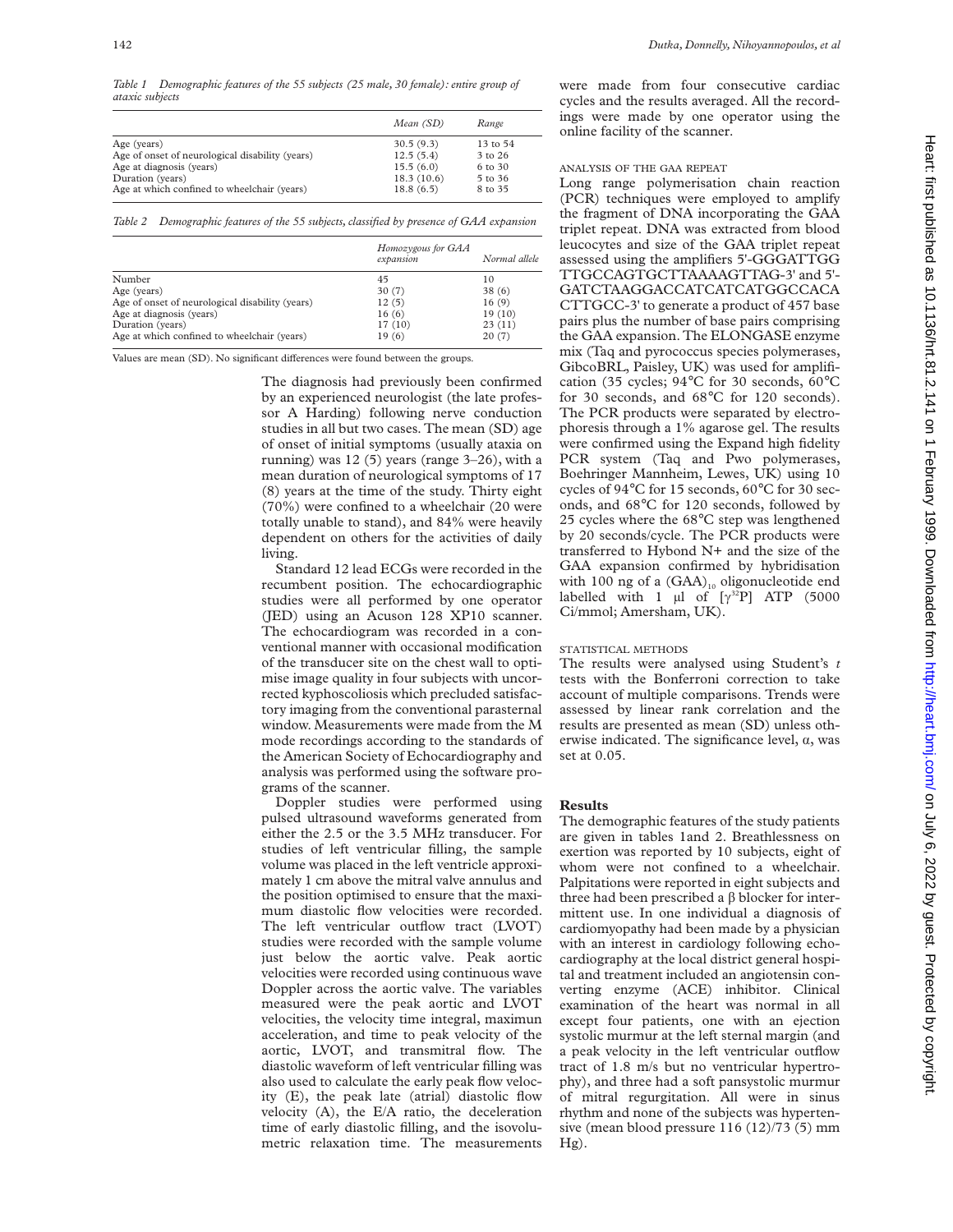*Table 3 Electrocardiographic findings in Friedreich's ataxia*

|                                         | Entire group<br>$(n=55)$ | GAA expansion<br>$(n=45)$ | Normal allele<br>$(n=10)$ |
|-----------------------------------------|--------------------------|---------------------------|---------------------------|
| Heart rate (beats/min)                  | 77 (12)                  | 77 (13)                   | 75(13)                    |
| PR interval (ms)                        | 145 (22)                 | 143(21)                   | $158(25)$ *               |
| QRS duration (ms)                       | 85(13)                   | 86 (14)                   | 87 (10)                   |
| <b>OTc</b>                              | 417 (33)                 | 417 (37)                  | 412(15)                   |
| P wave axis $(°)$                       | 48 (23)                  | 54 (19)                   | $27(25)$ **               |
| R wave axis $(°)$                       | 76 (54)                  | 83 (54)                   | 38 $(27)$ *               |
| $R$ aVL $(mm)$                          | 3.0(3.7)                 | 2.8(4.0)                  | 5.6(5.0)                  |
| $SVI$ (mm)                              | 2.7(2.5)                 | 6.7(4.4)                  | 9.4(3.4)                  |
| $R V6$ (mm)                             | 9.1(4.4)                 | 9.1(4.5)                  | 9.4(3.7)                  |
| $SVI + RV6$ , (mm)                      | 16.0(7.5)                | 15.7(7.5)                 | 18.5(6.3)                 |
| $Q$ waves $>1$ mm (anterior/inferior)   | 1/3                      | 1/3                       | 0/0                       |
| T wave inversion (anterior/inferior)    | 25/24                    | 24/23                     | 1/1                       |
| Widespread inferolateral T wave changes | 20                       | 19                        |                           |

Values are mean (SD).

\*p<0.05, \*\*p<0.01 *v* those homozygous for the GAA expansion.

GAA EXPANSION

Forty five subjects were homozygous for the GAA expansion while in the 10 remaining there was no evidence of expansion in either allele of the frataxin gene (table 2). None of the subjects studied was heterozygous for the GAA expansion. The median number of triplet repeats in the smaller expanded allele was 700, with a range of 230 to 1200. There was no relation between the size of the expansion and age of onset or age when confined to a wheelchair, with similar ranges being found in those individuals without expansions.

## ELECTROCARDIOGRAPHY

The ECG findings are summarised in table 3 and an example is given in fig 1. The ECG was normal in eight individuals who all had a normal allele; otherwise the most common abnormality was T wave inversion. Inferior changes were present in 44% and lateral changes in 47%, with widespread T wave inversion in 20 cases. In three cases the R wave in aVL exceeded 11 mm and the QRS axis was between 0° and −30°, but this was associated with echocardiographic left ventricular hypertrophy in only one of these cases.

Eight subjects had a resting sinus tachycardia with a pulse rate of  $> 90$  beats/min; two had a normal allele. There was no evidence of pre-excitation in any case, and right bundle branch block was present in one (with partial right bundle branch block in another case in



*Figure 1 Twelve lead electrocardiogram from an 18 year old patient with Friedreich's ataxia (800 and 1160 GAA repeats on the frataxin alleles), showing inferolateral T wave and deep S waves in the septal leads.*

| Table 4 Cross sectional echocardiographic features in |  |  |
|-------------------------------------------------------|--|--|
| Friedreich's ataxia                                   |  |  |

| Echocardiographic<br>results | GAA expansion<br>$(n=45)$ | Normal allele<br>$(n=10)$ | Value     |
|------------------------------|---------------------------|---------------------------|-----------|
| IVSd (cm)                    | 1.1(0.2)                  | 0.9(0.2)                  | 0.03      |
| $IVSs$ (cm)                  | 1.4(0.3)                  | 1.2(0.2)                  | 0.03      |
| LVIDd (cm)                   | 5.7(0.7)                  | 4.6(0.6)                  | <b>NS</b> |
| $LVIDs$ (cm)                 | 3.9(0.6)                  | 3.6(0.5)                  | <b>NS</b> |
| LVPWd (cm)                   | 1.0(0.2)                  | 0.8(0.1)                  | NS.       |
| IVSd/LVPWd                   | 1.2(0.2)                  | 1.1(0.1)                  | NS        |
| LV mass $(g)$                | 162(51)                   | 136 (44)                  | NS        |
| LA diameter (cm)             | 4.6(0.7)                  | 3.6(0.6)                  | NS.       |
| Ejection fraction (%)        | 65 (13)                   | 67(8)                     | NS.       |
|                              |                           |                           |           |

Values are mean (SD).

IVSd(s), interventricular septum in diastole (systole); LV, left ventricular; LVIDd(s), left ventricular internal diameter in diastole (systole); LVPWd, left ventricular posterior wall thickness in diastole.

addition). In the group as a whole there was wide variation in the electrical axis of the heart, the mean QRS vector being 76° (SD 54°; range −58° to +240°), with a predominance of right axis deviation ( $> 90^\circ$  in 31%). There was also considerable variation in the P wave axis (−16° to +84 $\degree$ ) and the T wave axis (−86 $\degree$  to +268 $\degree$ ). The mean difference between the QRS and T wave axis was 72° (SD 65°; range 0° to 227°), the difference being  $> 60^\circ$  in 22 cases. In those individuals who were homozygous for the GAA expansion the P and R wave axes were significantly different from those without an expansion, with minor inferior T wave changes being found in only one case compared with 50% of individuals who were homozygous for the GAA expansion who had widespread T wave inversion (table 3).

#### ECHOCARDIOGRAPHY

# *Cross sectional studies*

The echocardiogram was normal in 12 of the subjects studied with a clinical diagnosis of Friedreich's ataxia, including all those with normal frataxin alleles (table 4). Left ventricular hypertrophy was present in 21 of those homozygous for the GAA expansion (fig 2). When present, the hypertrophy was confined to the proximal portion of the interventricular septum or posterior left ventricular wall. It was concentric in eight, but asymmetrical with a ventricular septum to posterior left ventricular wall ratio of  $> 1.2$  in 13 of the subjects studied. A relation was found between an increasing number of GAA triplet repeats in the smaller frataxin allele and the thickness of the interventricular septum ( $r = 0.53$ ,  $p < 0.005$ , fig 3A) and increasing left ventricular mass (*r* = 0.48, p < 0.01, fig 3B). Cardiac hypertrophy was not, however, related to the duration of disease. The left ventricle was dilated (internal diameter in diastole > 56 mm) in only one patient but impaired systolic function was documented in eight individuals. This was assessed independently by three of us as mild in five, moderate in two, and marked in the case where the ventricle was also dilated. In some subjects the left ventricle was hyperkinetic, with an echocardiographic left ventricular ejection fraction of > 70% in 15. Values were not corrected for surface area in view of the associated skeletal abnormalities and difficulty in establishing a correct value for the patient's height.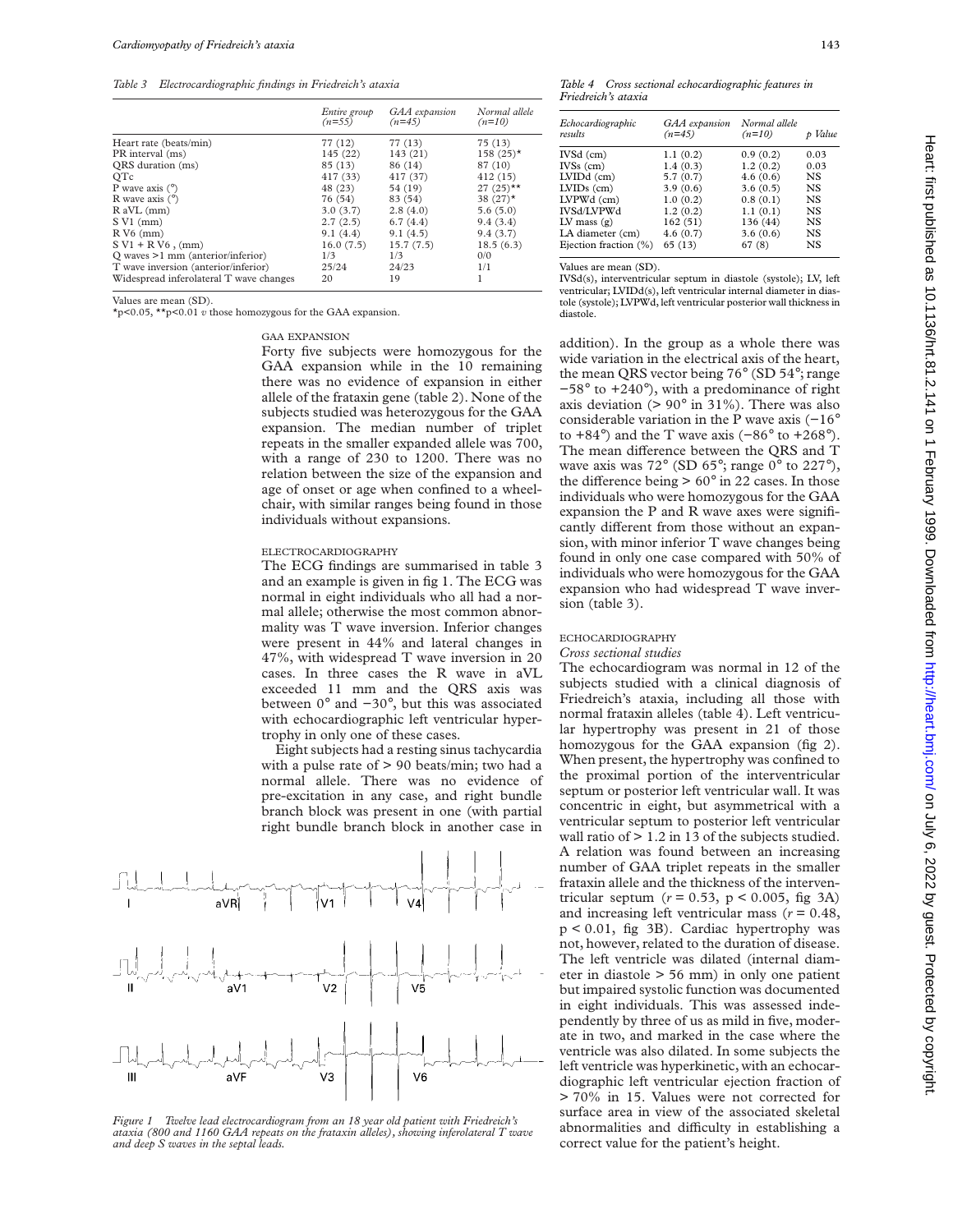

*Figure 2 Parasternal long axis echocardiogram of the patient whose ECG is shown in fig 1, illustrating hypertrophy of the proximal interventricular septum (14.2 mm) and normal dimensions of the left ventricle (LV) and atrium (LA), aorta (AO), and right ventricular outflow (RVO).*

The papillary muscles were hypertrophied and prominent in eight subjects (who each had > 600 GAA repeats), associated with concentric hypertrophy in two and asymmetric hypertrophy in three. No evidence of systolic anterior motion of the mitral valve or valve prolapse was seen in any of the cases. The left atrium was not found to be significantly dilated in any of the subjects (maximum diameter 43 mm, mean left atrium to aorta ratio 1.33 (0.3)).

# *Doppler studies*

Doppler studies were performed in all subjects (table 5). There was no relation between the Doppler indices of diastolic ventricular filling and the degree or pattern of hypertrophy. No subject was found to have a pressure gradient either within the left ventricle or in the outflow tract. However, aortic valve ejection time was shorter in subjects homozygous for the GAA expansion, with a lower peak velocity in the left ventricular outflow tract and a reduced velocity–time integral. These features all suggest left ventricular dysfunction although calculated ejection fraction was the same in the two groups (table 5).

*Table 5 Doppler findings in Friedreich's ataxia*

|                                        | GAA expansion<br>$(n=45)$ | Normal allele<br>$(n=10)$ | p Value |
|----------------------------------------|---------------------------|---------------------------|---------|
| Aortic studies                         |                           |                           |         |
|                                        |                           |                           |         |
| Peak velocity (m/s)                    | 1.1(0.2)                  | 1.3(0.2)                  | 0.04    |
| Velocity integral $(cm2)$              | 0.19(0.03)                | 0.25(0.06)                | 0.02    |
| Maximum acceleration (m $s^{-2}$ )     | 1.1(0.2)                  | 1.3(0.2)                  | 0.01    |
| Ejection time (ms)                     | 270 (24)                  | 305(30)                   | 0.02    |
| Left ventricular outflow tract studies |                           |                           |         |
| Peak velocity (m/s)                    | 3.8(1.4)                  | 5.1(2.2)                  | 0.02    |
| Velocity integral $(cm2)$              | 0.2(0.03)                 | 0.2(0.06)                 | 0.04    |
| Transmitral ventricular filling        |                           |                           |         |
| Velocity-time integral $(cm2)$         | 0.18(0.03)                | 0.21(0.05)                | 0.01    |
|                                        |                           |                           |         |
| Pressure half time (ms)                | 60(15)                    | 66 (17)                   | NS      |
| Deceleration time (ms)                 | 205(50)                   | 226(28)                   | NS      |
| Peak E wave velocity (m $s^{-2}$ )     | 0.76(0.11)                | 0.81(0.15)                | NS.     |
| Peak A wave velocity (m $s^{-2}$ )     | 0.49(0.13)                | 0.69(0.10)                | 0.05    |
| $E/A$ ratio                            | 1.67(0.77)                | 1.23(0.30)                | 0.05    |
| Isovolumetric relaxation time (ms)     | 76 (16)                   | 78 (9)                    | NS.     |

Values are mean (SD).



*Figure 3 Relation between (A) the thickness of the interventricular septum (in diastole, r = 0.53, p < 0.005), and (B) left ventricular (LV) mass (r = 0.48, p < 0.01) and the number of GAA repeats on the smaller allele of the frataxin gene in the 45 subjects homozygous for the GAA expansion. The 95% confidence intervals are shown by the dotted lines.*

## NEUROLOGICAL CORRELATION

No correlation was shown between the presence of ventricular hypertrophy and the age of onset of first symptoms  $(r^2 = 0.1)$ , age at diagnosis of Friedreich's ataxia  $(r^2 = 0.1)$ , or age of confinement to a wheelchair  $(r^2 = 0.2)$ . In addition there was no relation between the ability to walk and the presence of ventricular hypertrophy, and no difference in age between those with ventricular hypertrophy (29.5 (11) years) and those without (29.9 (11 years). Indeed, the three subjects with the most prominent electrocardiographic and echocardiographic abnormalities were still able to walk.

## **Discussion**

We have shown in this prospective study that there is considerable variation in cardiac morphology in patients with a clinical diagnosis of Friedreich's ataxia. The 55 individuals studied were not selected because of a history of cardiac symptoms but were respondents from a list of pedigrees where a clinical diagnosis of Friedreich's ataxia had been made by a neurologist with an international reputation in the condition (the late professor A E Harding).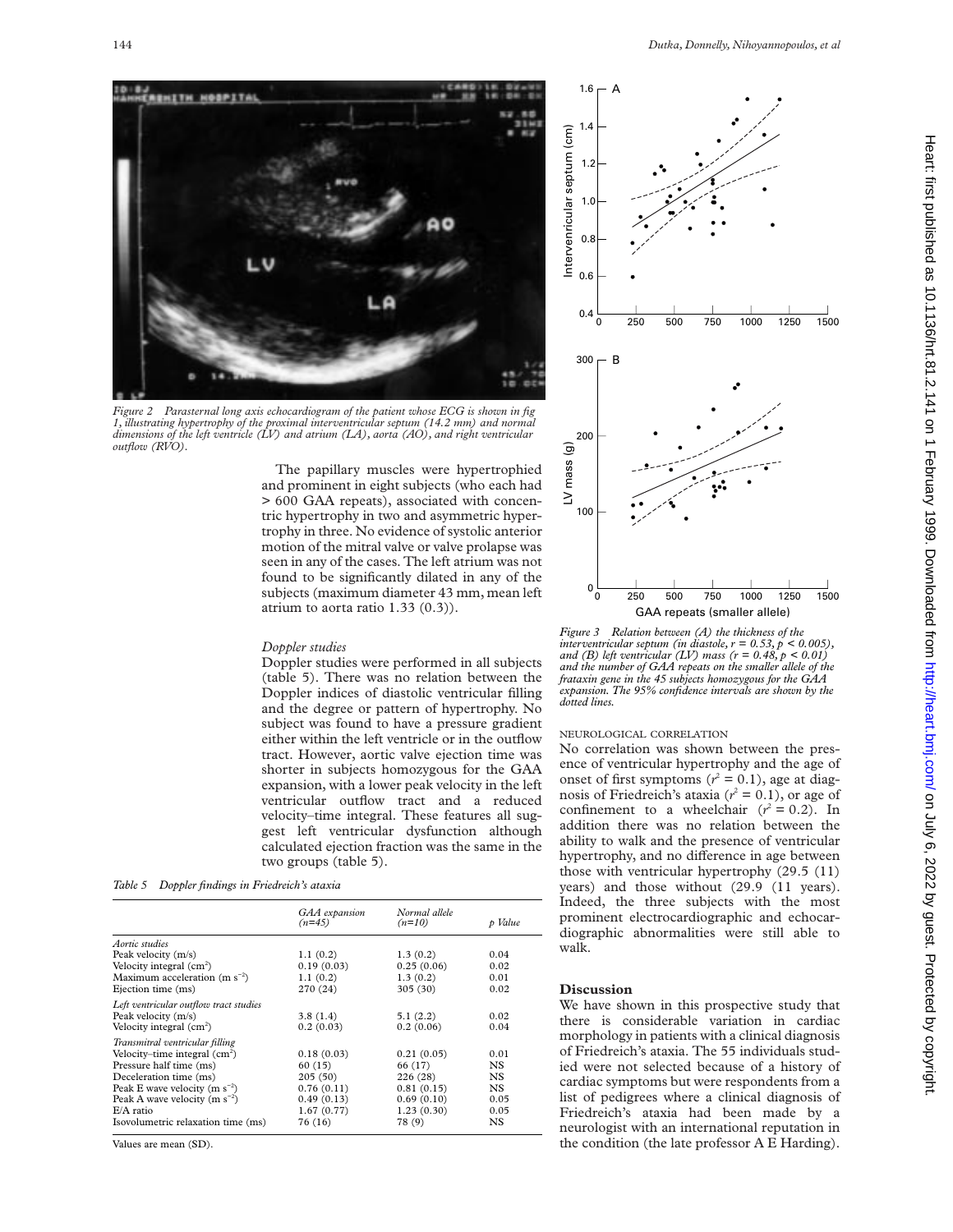Symptoms referable to the heart were uncommon. Breathlessness was reported by 10 subjects, two of whom were confined to a wheelchair and both were noted to have impaired systolic function (one had undergone investigation including echocardiography and was receiving treatment with an ACE inhibitor). In the other eight subjects who were not yet confined to a wheelchair the breathlessness appeared to be related more to the considerable effort required to maintain balance and coordinate the lower limbs than to a cardiovascular cause. The only other reported symptom was an occasional awareness of the heartbeat which had prompted treatment with low dose  $\beta$ blockade in three cases without investigation.

The electrocardiogram was abnormal in the majority of subjects who were homozygous for the GAA expansion, abnormalities of ventricular repolarisation being the most common finding. In contrast, only one individual with normal frataxin alleles had minor T wave changes. The prevalence of these T wave changes was similar to that of previous reports,356 but an abnormal ECG is considered by some neurologists to be a prerequisite for the diagnosis of Friedreich's ataxia. The diverse changes in the electrical axis of the heart remain unexplained although chest wall deformities may play a part. The abnormalities are clearly different from those seen in familial hypertrophic cardiomyopathy.

The echocardiographic studies revealed similar findings and the results were normal in all the subjects with normal frataxin alleles. The findings in those 45 individuals who were homozygous for the GAA expansion confirmed a diverse range of cardiac morphology. The absence of a relation between the pattern of hypertrophy (concentric or asymmetrical) and the age of onset of the first symptoms or age of dependence on a wheelchair confirms a discordance between the neurological changes and those seen in the heart. It has been suggested that the differing patterns of hypertrophy seen represent sampling along a continuum, documentation occurring at differing points in the natural history of the hypertrophic process.27 28 This hypothesis appears flawed for a number of reasons, particularly the absence of any relation between the neurological features (including age of onset and rate of progression of disability), the electrocardiographic findings, and the diverse pattern of cardiac morphology. Several reports have employed the term "hypertrophic cardiomyopathy"<sup>13 14 29</sup> associated with Friedreich's ataxia, but this description should be discarded. None of our subjects had the typical ECG appearances of the dominantly inherited familial hypertrophic cardiomyopathy, and the degree of hypertrophy of the interventricular septum in those individuals with asymmetrical septal hypertrophy was not gross (maximum 1.7 cm). In no case was a gradient noted in the left ventricle although some turbulence was seen associated with the marked hypertrophy of the papillary muscles when this was present. The possibility that some individuals with Friedreich's ataxia might have familial hypertrophic cardiomyopathy as well is also remote; none of the families had a positive family history for premature sudden death, and the myocyte disarray and increased extracellular matrix seen in familial hypertrophic cardiomyopathy are not described in the heart in Friedreich's ataxia.

Impaired left ventricular systolic function was present in a minority of cases, and marked in only one subject who had sought medical advice for persistent ankle oedema. In this case the ventricle was also dilated (diastolic diameter 6.0 cm), but the walls were not appreciably thinned (interventricular septum 1.0 cm and posterior wall of the left ventricle 0.9 cm) indicating that the total muscle mass was increased. In none of these subjects with reduced systolic function was there evidence of a regional wall motion abnormality suggestive of coronary artery disease. Intimal proliferation of small coronary vessels has been reported in Friedreich's ataxia although this was not associated with ventricular dysfunction.3 One subject (with repolarisation changes on the ECG but a normal echocardiogram) was receiving insulin but none of the other individuals was known to have impaired glucose tolerance. It is very unlikely that occult diabetes or consequent coronary artery disease would have influenced the findings reported here as there was no evidence of regional wall motion abnormalities in any of the ventricles studied.

The report that Friedreich's ataxia is secondary a GAA expansion in the first intron of the X25 gene, leading to reduced synthesis of frataxin, was based on findings in a group of patients who satisfied Harding's diagnostic criteria.<sup>22</sup> Ninety four per cent of these cases were homozygous for the triplet repeat expansion, with point mutations in heterozygotes appearing to confirm that frataxin exon 1 is an essential component of the protein which is defective in Friedreich's ataxia. Dürr *et al* studied 187 patients with autosomal recessive ataxia and found that of the 140 who were homozygous for the GAA expansion in the frataxin gene, approximately 25% had atypical Friedreich's ataxia.<sup>30</sup> Echocardiography was undertaken in 75 patients and cardiomyopathy was reported in 63% of patients who had a larger number of GAA repeats on the smaller allele, but there was no relation between the presence of cardiomyopathy and duration of disease. Similarly, in a study of 67 Italian patients with Friedreich's ataxia, cardiomyopathy was reported in 25 of the 56 patients who underwent echocardiography, with significantly larger GAA expansions in those with cardiomyopathy.<sup>31</sup> A relation between the number of GAA repeats on the smaller frataxin allele in patients with Friedreich's ataxia homozygous for the GAA expansion and the thickness of the interventricular septum has also recently been reported in a group of 44 patients studied in Paris.<sup>32</sup> However, all of these three studies were retrospective, the cardiac studies having been undertaken up to six years before the genetic analysis. These and other studies<sup>33</sup> have confirmed that the clinical spec-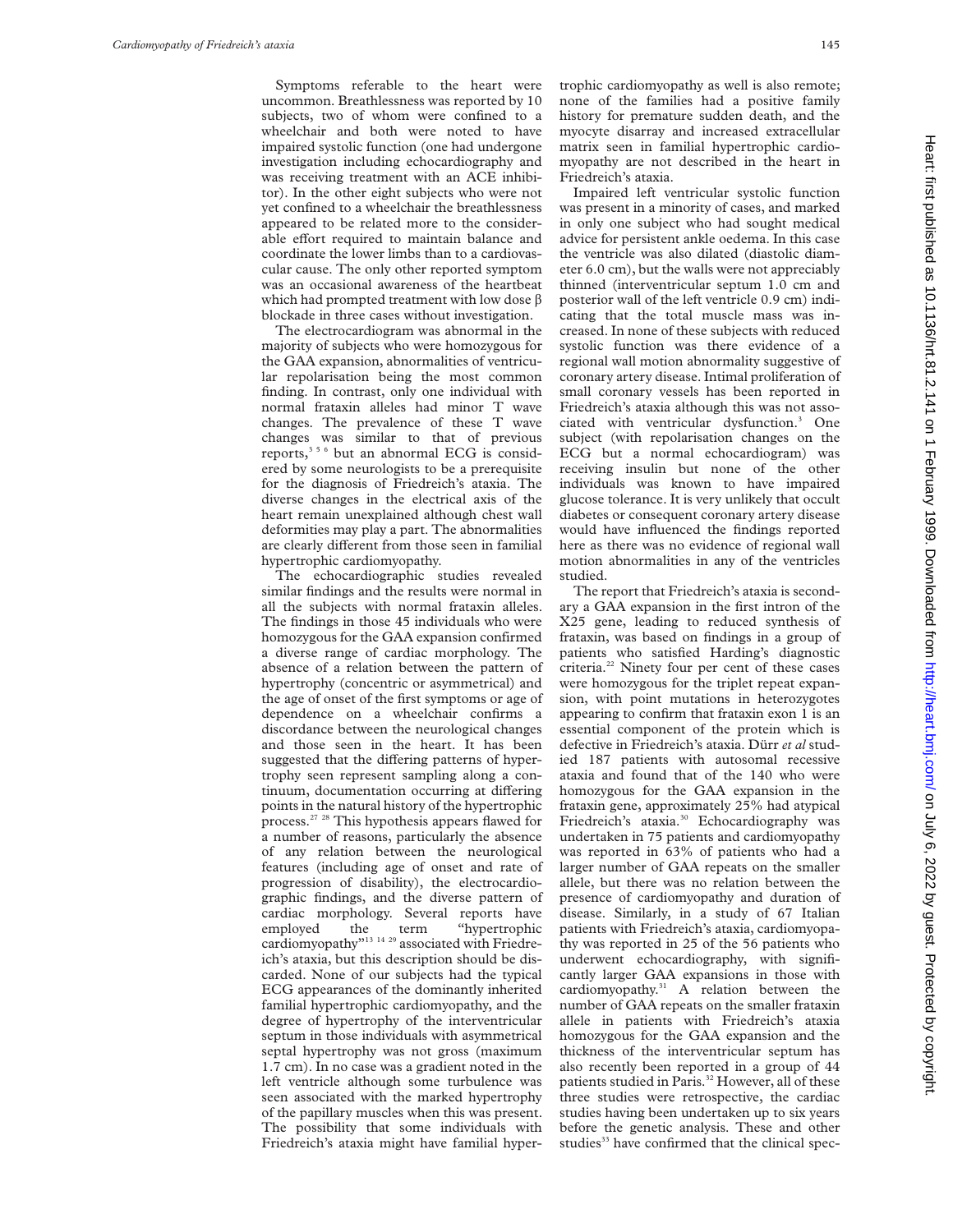Our finding of a relation between the size of the smaller GAA expansion and the thickness of the interventricular septum in individuals homozygous for this mutation in the frataxin gene is in accord with these previous reports, though the rather weak relation suggests that additional factors may be modifying phenotypic expression. The fact that some of the clinical variability is not related to the size of the GAA expansion has been highlighted by the findings in Acadian Friedreich's ataxia. These patients have a distinct phenotype characterised by milder disease course and less severe cardiac involvement. A founder effect has been demonstrated, with most of the Friedreich's ataxia chromosomes sharing a common core haplotype of markers flanking the disease locus. The phenotype of this variant would therefore appear to be linked to the Friedreich's ataxia gene itself rather than to modifying genes present in the population. The GAA expansion is present in Acadian Friedreich's ataxia, with the average expansion size similar to that of typical Friedreich's ataxia. Polymorphic variation does not appear to account for these differences<sup>33</sup> which supports the hypothesis that the clinical features associated with mutation of the frataxin gene are determined by several factors acting at the Friedreich's ataxia locus.

Montermini and colleagues<sup>33</sup> have proposed a revised clinical definition of Friedreich's ataxia based on the molecular studies and excluding the rare isolated vitamin E deficient syndrome  $(AVED)^{34}$  which is not associated with cardiac abnormalities. Late onset and retained reflexes do not exclude the diagnosis, while the presence of cardiomyopathy invariably supports it (though the lack of cardiomyopathy does not exclude it).

Our study has highlighted the problems of redefining Friedreich's ataxia on the basis of the triplet repeat expansion in the frataxin gene. In a study of 22 Irish families with typical Friedreich's ataxia, 73% were homozygous for the expansion, 9% were heterozygous, and in 18% an expansion was not detected.<sup>35</sup> If the presence of an expansion is used as the only diagnostic criterion there is a significant possibility of false negative results, as the clinical syndrome of Friedreich's ataxia may be associated with the presence of a normal frataxin gene allele. Human frataxin has recently been identified as a mitochondrial protein regulating iron homeostasis, with iron deposition accounting for the biochemical and neurological lesions found in Friedreich's ataxia.<sup>23</sup> Studies on myocardial biopsy material from two subjects with Friedreich's ataxia showed that frataxin gene mutations lead to deficiency of

some Fe–S dependent respiratory enzyme chains, probably as a result of the oxidative stress caused by the iron overload in the mitochondrial matrix.<sup>24</sup> This requires confirmation in a larger group of patients, particularly the putative iron carrier system and its proposed regulation by frataxin. The differing antioxidant properties of human tissues such as the heart and particular neurones may contribute to the spectrum of clinical features seen in Friedreich's ataxia, but this hypothesis does not account for the differing frequency of cardiomyopathy between typical Friedreich's ataxia, the Acadian and retained reflex variants, and late onset Friedreich's ataxia, where the size of the GAA mutation is similar. When data from all such subjects is considered together, the relation between the size of the GAA expansion and presence of cardiomyopathy is lost.<sup>3</sup>

It is difficult at present to construct a unifying aetiology for the cardiomyopathy associated with Friedreich's ataxia. The role of frataxin in preventing mitochondrial oxidative damage in normal human myocardium requires further study, and the relation between mutated frataxin and other components of the mitochondrial respiratory chain needs to be explored to ensure that the spectrum of clinical features associated with Friedreich's ataxia is not also related to variants in other genes.

#### **CONCLUSIONS**

Cardiac abnormalities are common in Friedreich's ataxia and electrocardiographic abnormalities appear to be ubiquitous in individuals who are homozygous for trinucleotide expansion in intron 1 of the frataxin gene. However, the pattern of cardiac morphology is variable and is not simply related to the mutation in the frataxin gene or to the duration of neurological symptoms. We believe that there is no justification for amending the clinical definition of Friedreich's ataxia until the molecular basis of the varying clinical features of the condition have been further defined. The condition offers a unique opportunity to further our understanding of myocardial hypertrophy in man.

This study was supported by the British Heart Foundation and the Special Trustees of the Hammersmith Hospital. We are grateful to Acuson (UK) Ltd for the loan evaluation of the echocardiographic equipment used in this study. We thank Dr Susan Chamberlain for her help.

- 1 Gottdiener JS, Hawley RJ, Maron BJ,*et al.* Characteristics of the cardiac hypertrophy in Friedreich's ataxia. *Am Heart J* 1982;**103**:525–31.
- 2 Hewer RL. The heart in Friedeich's Ataxia. *Br Heart J* 1969;**31**:5–14.
- 3 Child JS, Perloff JK, Bach PM, et al. Cardiac involvement in Friedreich's ataxia: a clinical study of 75 patients. *J Am Coll*
- *Cardiol* 1986; **7**:1370–8. 4 Sutton MG, Olukotun AY, Tajik AJ, *et al.* Left ventricular function in Friedreich's ataxia. An echocardiographic study. *Br Heart J* 1980;**44**:309–16.
- 5 Alboliras ET, Shub C, Gomez MR, *et al*. Spectrum of cardiac involvement in Friedreich's ataxia: clinical, electrocardiographic and echocardiographic observations. *Am J Cardiol* 1986;**58**:518–24.
- 6 Giunta A, Maione S, Biagini R, *et al.* Noninvasive assessment of systolic and diastolic function in 50 patients with Friedreich's ataxia. *Cardiology* 1988;**75**:321–7.
- 7 Unverferth DV, Schmidt WR, Baker PB, *et al.* Morphologic and functional characteristics of the heart in Friedreich's ataxia. *Am J Med* 1987;**82**:5–10.
- 8 Ackroyd RS, Finnegan JA, Green SH. Friedreich's ataxia. A clinical review with neurophysiological and echocardiographic findings. *Arch Dis Child* 1984;**59**:217–21.